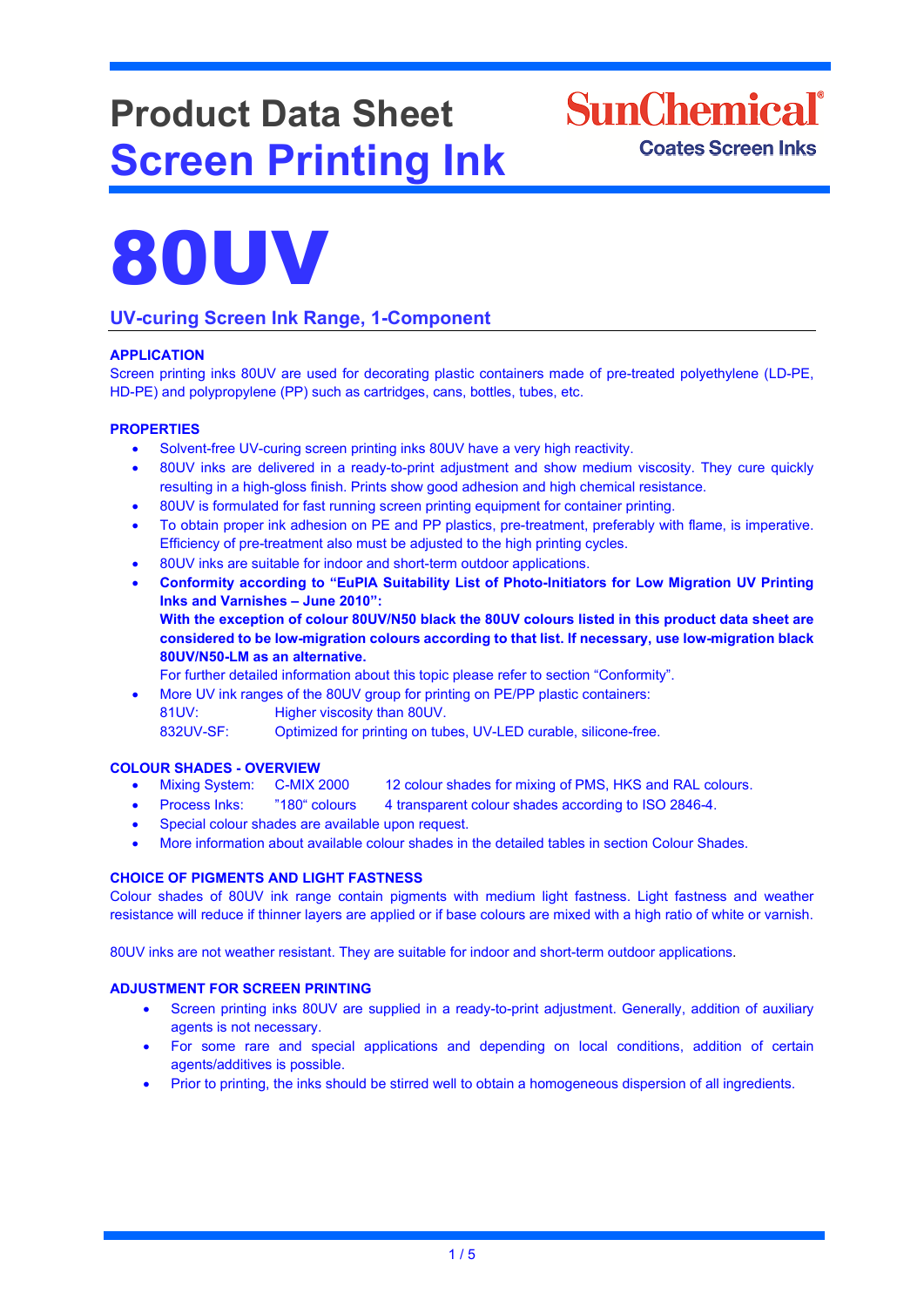#### **AUXILIARY AGENTS**

| <b>Application</b>         | <b>Product</b>        | <b>Addition in % by weight Additional Information</b> |                                                  |
|----------------------------|-----------------------|-------------------------------------------------------|--------------------------------------------------|
| <b>Thinning</b>            | Additive UV/V*        | Max. 10%                                              | <b>Standard thinner</b>                          |
| <b>Viscosity increase</b>  | Thickening powder     | $1 - 2 \%$                                            | Stir with mixer                                  |
| <b>Matting</b>             | Matting powder        | $5 - 10%$                                             | Stir with mixer                                  |
| <b>Reactivity increase</b> | LAB-N 551564          | $1 - 3%$                                              | Photoinitiator                                   |
|                            | LAB-N 560700          | $3 - 5%$                                              | Photoinitiator                                   |
| Flow agent                 | <b>Additive UV/VM</b> | $1 - 2%$                                              | Do not overdose!                                 |
|                            | <b>Additive UV/N</b>  | $1 - 2%$                                              | Wetting agent, also promotes flow<br>properties. |
| <b>Hardener</b>            | <b>Additive UV/H</b>  | 5%                                                    | <b>Stir with mixer</b>                           |

\* Thinner Additive UV/V is a reactive UV monomer, not a commercial solvent!

#### **OVERPRINTING**

Generally, it is not necessary to overprint 80UV inks with varnish. If required, however, overprinting with varnish 80UV/C50 is possible.

#### **BRONZE COLOURS**

The following bronze colours with a stable shelf life are available upon request:

- Silver: 80UV 79/Standardsilber (fine grain size)
- 80UV 79/325 (slightly coarser grain size)
- Gold: gold colours according to Pantone PMS C upon request.

#### **DRYING / UV-CURING**

- 80UV inks only dry/cure under UV-radiation.
- Suitable UV-driers with Hg medium-pressure lamps (250 400 nm) and an efficiency between 120 and 200 W/cm have to be used.
- Preferably, use reflectors with a focussed radiation.
- Ensure an even radiation (intensity/distance to the lamps) of the whole printed image.
- Curing parameter depend on thickness of printed ink layer, colour, substrate or substrate quality and temperature as well as construction and performance of the UV drier.
- Curing energy required depends on number of printed ink layers (check intermediate adhesion), printed layer thickness, colour and type of substrate. Hence, printers should determine the exact required energy with their own UV-drier.
- **UV-curing energy guide values:**  (printed with 150-*31* fabric*,* white substrate) **UV-energy: approx. 100 mJ/cm²** (measured with Kühnast UV-integrator, 250 – 410 nm, max. 365 nm)

**Printing speed: up to 100 cycles/min.** (with container printing equipment)

#### • **Note: Overprinting of several ink layers:**

Due to the very high reactivity and cross-linkage of the ink, it is possible to print with high cycle speeds. However, there is only a small period of time for safe overprinting (intermediate adhesion) of previously printed ink layers. Therefore, multicolour motives with overlapping ink layers should be printed "inline" in one pass on multicolour printing equipment with a corresponding number of inking units/print stations.

• Adhesion should only be checked several minutes after curing. Due to the post-curing process of the ink and depending on the substrate, sufficient adhesion may sometimes only be achieved after up to 24 hours.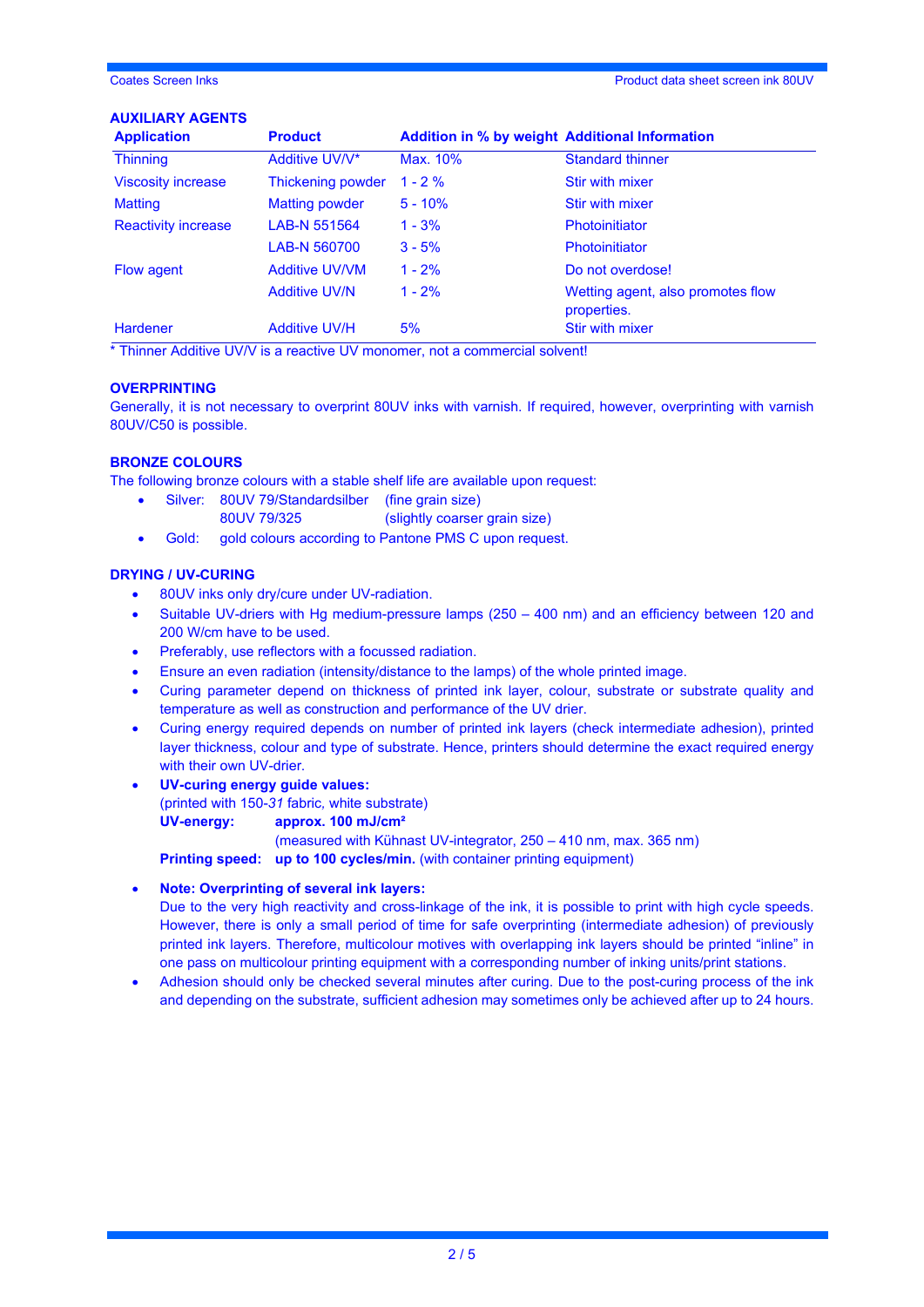#### **Hardener:**

Alternatively, screen inks range 80UV can be processed as 2-component ink with **hardener Additive UV/H** to achieve better adhesion on difficult substrates**.** Addition of hardener Additive UV/H, which acts as adhesion promoter, however, will only increase chemical resistance of 80UV to a limited extent.

80UV and hardener Additive UV/H are mixed at a ratio of **ink : hardener = 20 : 1** (parts by weight). Hardeners are sensitive to humidity. Therefore, containers always have to be tightly closed.

#### **Pot life:**

- Ink mixed with hardener may only be processed within a limited period of time (=pot life)
- **Pot life of 80UV + hardener is approx. 6 - 8 h (at 20°C).** Higher temperatures will reduce pot life.
- We do not recommend processing the inks for longer than the pot life as adhesion and resistance properties will then continually deteriorate, even if the ink still seems to be liquid and processable.

#### **Hardener Reaction**

Basically, the increased adhesion properties influenced by the hardener are only achieved by a further chemical cross linkage reaction between ink and hardener. This cross linkage reaction depends on time and temperature (reaction time). After UV curing, prints should be stored for at least 72 hours at a temperature > 15°C.

#### **Resistance Tests**

Resistances should not be checked before the ink has fully cured/cross-linked, 24 hours after UV curing at the earliest.

#### **SCREEN FABRIC / STENCILS**

80UV inks are formulated for printing with fabrics of 140 – 190 threads/cm. Printability and especially UV-curing properties with coarser fabrics should be evaluated by corresponding trials.

All copy emulsions and capillary films suitable for solvent based and UV-curing screen inks can be used, such as our program of SunCoat or Murakami products.

#### **CLEANING**

Uncured UV inks can be removed from stencils and tools using our solvent based universal cleaning agents of the URS range.

Cleaning of cured UV inks is very time-consuming and hardly ever possible.

Note: As the acrylates contained in these UV inks may cause skin irritation, clean contaminated skin with water and soap immediately. Remove and clean contaminated clothing straightaway.

#### **PACK SIZE**

Screen printing inks 80UV are delivered in 1 and 5 litre containers. Other pack sizes are available upon request.

#### **SHELF LIFE**

In closed original containers, 80UV inks generally have a shelf life of 2 years from date of production. For exact date of expiry, please refer to the label.

#### **SAFETY DATA SHEETS**

Read safety data sheet prior to processing. Safety data sheets comply with Regulation (EC) No. 1907/2006 (REACH), Appendix II.

#### **CLASSIFICATION AND LABELLING**

Hazard classification and labelling comply with Regulation (EC) No. 1272/2008 (CLP/GHS).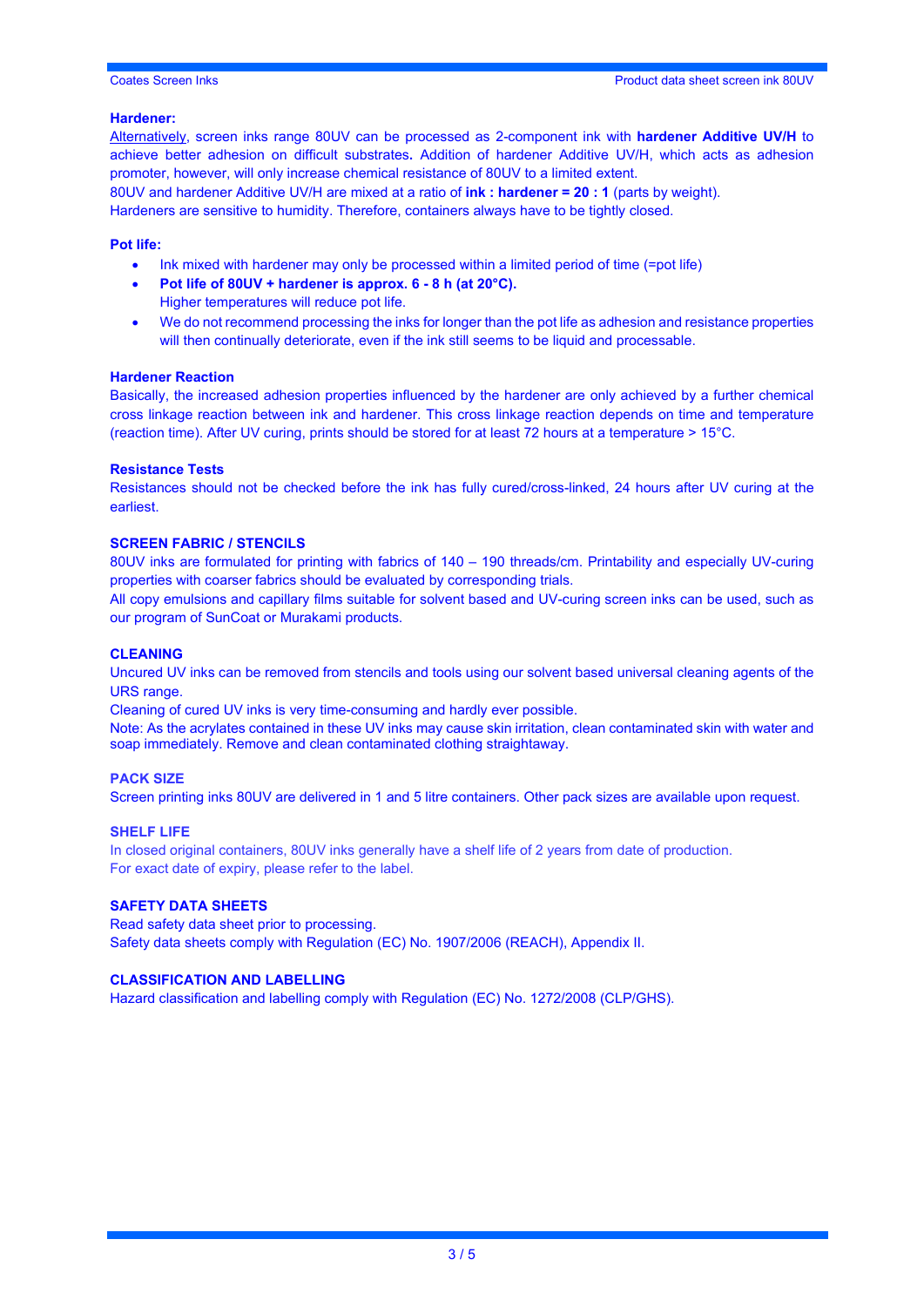#### **CONFORMITY**

Coates Screen Inks GmbH does not use any of the substances or mixtures for the production of printing inks, which are banned according to the EUPIA (European Association of the Printing Inks Industry) exclusion policy. Further compliance confirmations are available upon request.

#### **Conformity according to EUPIA list "EuPIA Suitability List of Photo-Initiators for Low Migration UV Printing Inks and Varnishes – June 2010":**

With the exception of colour 80UV/N50 black the 80UV colours listed in this product data sheet are considered to be low-migration colours according to that list. If necessary, use low-migration black 80UV/N50-LM as an alternative.

We only use photoinitiators for the production of these screen inks complying with the requirements of the following groups of the EuPIA list:

- Group 1A:
	- Low migration potential, toxicologically tested, approved specific migration limit values, mentioned in appendix 6 of Swiss Directive 817.023.21 (Lists of allowed substances for the production of packaging inks, and demands imposed on these substances)
- Group 1B
	- Low migration potential and/or high molecular weight (> 1000 Dalton). Migration of these substances into food above the threshold of 10ppb is not expected. Some photo initiators from this group may contain traces of monomer photo initiators of group 1C (evaluated substances, approved specific migration limit values, partly non-use of those is required).

These screen printing inks can comply with the limit threshold values for photoinitiators when processed following good manufacturing practice. The printer is responsible for the properties of the finished ink film. We recommend to carry out a migration analysis of the printed parts.

#### **ADDITIONAL INFORMATION ABOUT OUR PRODUCTS**

| Product data sheets: | <b>Auxiliary Agents for UV-Curing Screen Printing Inks</b>                                           |  |  |
|----------------------|------------------------------------------------------------------------------------------------------|--|--|
| <b>Brochures:</b>    | <b>UV-Curing Screen Printing Inks</b>                                                                |  |  |
| Internet:            | Various technical articles are available for download on www.coates.de.<br>section "SN-Online", e.g. |  |  |
|                      | 80UV range – screen printing inks for container printing                                             |  |  |
|                      | Low migration and UV inks                                                                            |  |  |

**FOR COLOUR RANGES, PLEASE REFER TO NEXT PAGE.**